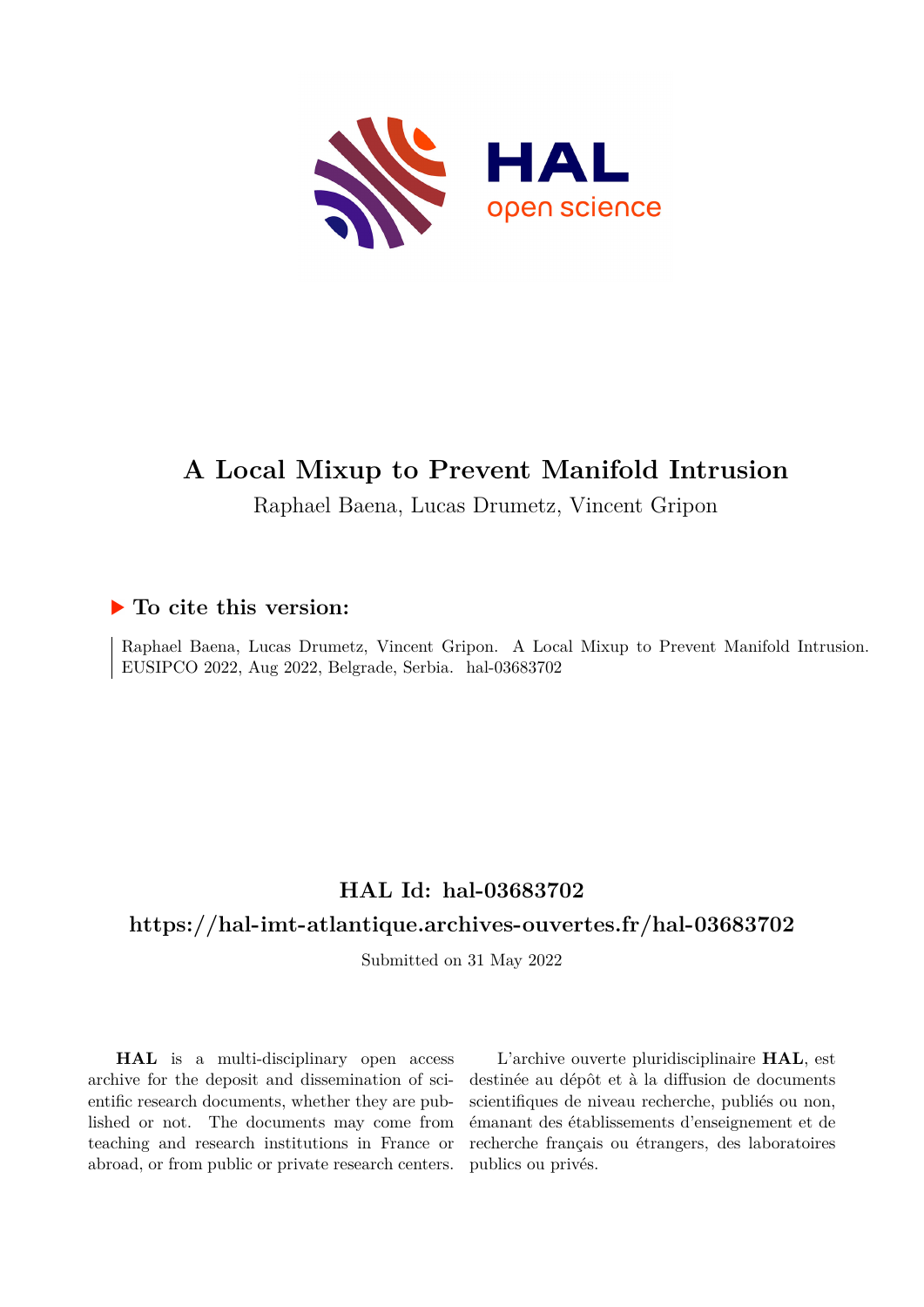# A Local Mixup to Prevent Manifold Intrusion

Raphael Baena, Lucas Drumetz, Vincent Gripon ¨ IMT Atlantique and Lab-STICC

name.surname@imt-atlantique.fr

*Abstract*—Deployed in the context of supervised learning, Mixup is a data-dependent regularization technique that consists in linearly interpolating input samples and associated outputs. It has been shown to improve accuracy when used to train on standard machine learning datasets. However, authors have pointed out that Mixup can produce out-of-distribution virtual samples and even contradictions in the augmented training set, potentially resulting in adversarial effects. In this paper, we introduce *Local Mixup* in which distant input samples are weighted down when computing the loss. In constrained settings we demonstrate that *Local Mixup* can create a trade-off between bias and variance, with the extreme cases reducing to vanilla training and classical Mixup. Using standardized computer vision benchmarks, we also show that *Local Mixup* can improve accuracy.

*Index Terms*—Mixup, Regularization, Manifold Intrusion

#### I. INTRODUCTION

Deep Learning has become the golden standard for many tasks in the fields of machine learning and signal processing. Using a large number of tunable parameters, Deep Neural Networks (DNNs) are able to identify subtle dependencies in large training datasets to be later leveraged to perform accurate predictions on previously unseen data. Without constraints or enough samples, many models can fit the training data (high variance) and it is difficult to find the ones that would generalize correctly (low bias).

Regularization techniques have been deployed with the aim of improving generalization [1]. A popular data-dependent regularization technique consists of artificially increasing the size of the training set, which is referred to as *data augmentation* [2], [3]. In the field of computer vision, for example, it is very common to generate new samples using basic classinvariant transformations [4], [5].

In [6], the authors introduce *Mixup*, a data augmentation technique in which artificial training samples  $(\tilde{\mathbf{x}}, \tilde{\mathbf{y}})$ , called *virtual* samples, are generated through linear interpolations between two training samples  $(\mathbf{x}_i, \mathbf{y}_i)$  and  $(\mathbf{x}_j, \mathbf{y}_j)$ . The associated output is computed as the corresponding linear interpolation on the respective outputs. *Mixup* improves generalization error of state-of-the-art models on ImageNet, CIFAR, speech, and tabular datasets [6]. This method is also used in the context of few shot learning [7], [8].

By using linear interpolation, *virtual* samples can in some cases contradict each other, or even generate out-ofdistribution inputs. This phenomenon has been described in [3] where the authors use the term *manifold intrusion*. As such, it is not clear if *Mixup* is always desirable. More generally, the question arises of whether *Mixup* could be amended to reduce the risk of generating spurious interpolations.

In this paper we introduce *Local Mixup*, where *virtual* samples are weighted in the training loss. The weight of each possible *virtual* sample depends on the distance between the endpoints of the corresponding segment  $(\mathbf{x}_i, \mathbf{x}_j)$ . In particular, this method can be implemented to forbid interpolations between samples that are too distant from each other in the input domain, reducing the risk of generating spurious virtual samples, as we shall discuss later in this paper.

Here are our main contributions:

- We introduce *Local Mixup*, a mixup method depending on a single parameter whose extremes correspond to classical *Mixup* and Vanilla.
- In dimension one, we prove that *Local Mixup* allows to select a bias/variance trade-off.
- In higher dimensions, we show that *Local Mixup* can help achieve more accurate models than classical *Mixup* using standard vision datasets.
- Our work contributes more broadly to better understanding the impact of *Mixup* during training.

## II. RELATED WORK

Introducing notations: In supervised Machine Learning, a training dataset  $\mathcal{D}_{train}$  made of pairs of inputs and corresponding outputs is used to learn the model's parameters, and a test one  $\mathcal{D}_{test}$  is used to evaluate the performance of the model on previously unseen inputs [9]. We also consider that both input and output data lie in metric spaces  $(\mathcal{X}, d_X)$  and  $(\mathcal{Y}, d_Y)$ . Typically,  $X$  and  $Y$  are assumed to be Euclidean spaces with the usual metrics. We denote by  $f : \mathcal{X} \to \mathcal{Y}$  the parametric model to be trained and by  $\mathcal F$  the hypothesis set, i.e. the set containing all candidate parametrizations of the model  $f \in \mathcal{F}$ .

To train our model, we use an *error function*  $\mathcal L$  that measures the discrepancy between the model outputs and expected ones. Training the model amounts to minimizing the training loss while generalization may be quantitavely evaluated by the test loss, resulting in the following simplified equation:

$$
L_{vanilla} = \sum_{(\mathbf{x}, \mathbf{y}) \in \mathcal{D}} \mathcal{L}(f(\mathbf{x}), \mathbf{y}).
$$

Data augmentation and mixup: To improve generalization one can use regularization techniques [1]. Among them, data augmentation is a form of data-dependent regularization [3]. Recently, the use of data-dependent methods relying on some sort of *mixing* has emerged [6], [10]–[19]. The pioneering mixing method is *Mixup* [6], whose mixed samples  $(\tilde{x}, \tilde{y})$  are generated by linear interpolations between pairs of samples,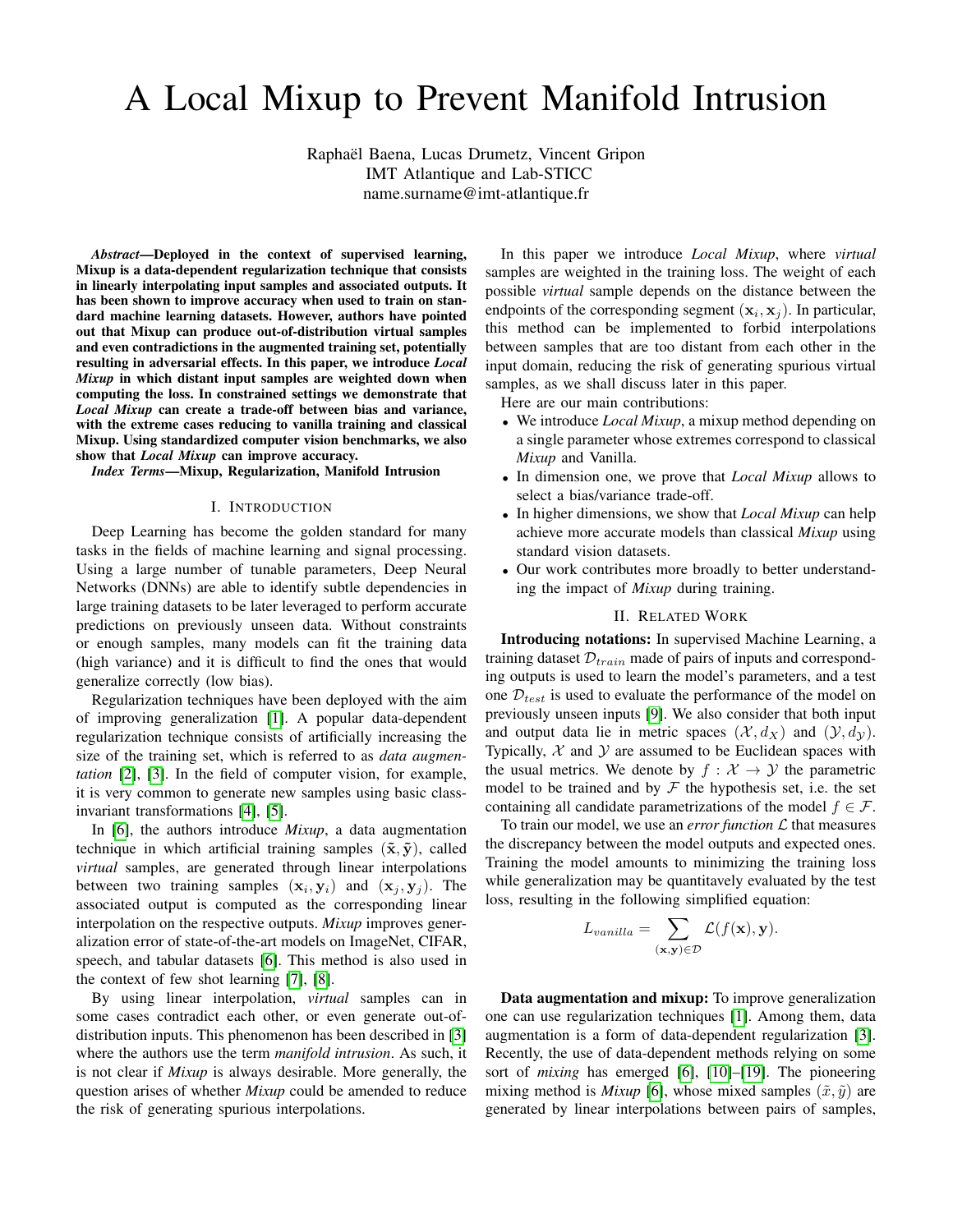

Fig. 1: Illustration of the proposed *Local Mixup* method. On the left, only vanilla samples are used, without data augmentation. Ground truth is depicted in filled regions. On the middle we depict *Local Mixup* where we only interpolate samples which are close enough, leading to no contradiction with ground thuth. On the right we depict *Mixup* in which we interpolate all samples, leading to contradictory virtual samples.

i.e.  $\tilde{\mathbf{x}}_{i,j,\lambda} = \lambda \mathbf{x}_i + (1 - \lambda)\mathbf{x}_j$  and  $\tilde{\mathbf{y}}_{i,j,\lambda} = \lambda \mathbf{y}_i + (1 - \lambda)\mathbf{y}_j$ for some training samples  $(\mathbf{x}_i, \mathbf{y}_i)$  and  $(\mathbf{x}_j, \mathbf{y}_j)$  and some  $\lambda \in [0, 1]$ . The *Mixup* training criterion is defined as:

**Definition II.1** (Mixup Criterion). Let  $\lambda \sim Beta[\alpha, \beta]$ , i, j *discrete variables uniformly drawn with repetitions in*  $\{0, \ldots, n-1\}$ .  $f^*$  minimizes the Mixup criterion if:

$$
f^* = \underset{f \in \mathcal{F}}{\operatorname{argmin}} \frac{1}{n^2} \mathbb{E}_{\lambda} \left[ \underbrace{\sum_{\mathcal{D}_{train}^2} \mathcal{L} \left( \tilde{\mathbf{y}}_{i,j,\lambda}, f(\tilde{\mathbf{x}}_{i,j,\lambda}) \right)}_{L_{mixup}} \right].
$$

As defined above *Mixup* encourages linear behavior [6]. The positive effect of this linear behavior questioned several authors who aimed at explaining theoretically and empirically *Mixup*. In [20] they shows that Mixup can be interpreted as the combination of a data transformation and a data perturbation; In [21] they highlight that *Mixup* impacts the Lipschitz constant L of the gradient of the network.

In [3] they described and introduced the term *manifold intrusion*. This phenomenon is depicted in Figure 1 on the right, where we see that virtual samples created through *Mixup* between distant red samples lie outside the manifold domain for the red class. The method of [3] called *Adamixup* uses an additional neural network to remove such interpolations.

#### III. MIXUP IN DIMENSION 1

The detailed proofs of each theoretical result can be found in a longer version of this paper [22]. Let us consider the simple case where our model  $f$  is defined on  $\mathbb{R}$ . Without loss of generality, let us consider that the training set  $\mathcal{D}_{train} =$  $\{x_i, y_i\}$  is ordered by increasing input, i.e,  $x_i \leq x_{i+1}$ .

For a given  $\tilde{x}$ , *Mixup*'s loss implies that the output  $f^*(\tilde{x})$ of the model is determined by the set  $\mathcal{E}(\tilde{x})$  of all convex combinations that can be obtain  $\tilde{x}$  from two training inputs  $x_i$  and  $x_j$ :  $\mathcal{E}(\tilde{x}) = \{i, j, \lambda_{i,j} | \tilde{x} = \lambda_{ij} x_i + (1 - \lambda_{ij}) x_j \}$ . It is clear that for any  $\tilde{x} \in [x_0, x_{n-1}], \mathcal{E}(\tilde{x})$  is non empty and finite. In practice, the distribution of  $\lambda$  can be uniform [6], [10]  $\lambda \sim Beta(\alpha = 1, \beta = 1) = \mathcal{U}(0, 1)$ . In this case, we show the output  $f^*(\tilde{x})$  of  $x \in [x_0, x_n]$  is the barycenter of the target values corresponding to the points of  $\mathcal{E}(\tilde{x})$ .

**Lemma III.1.** ∀ $\tilde{x}$  ∈  $[x_0, x_{n-1}]$ *,* 

$$
f^*(\tilde{x}) = \frac{1}{card(\mathcal{E}(\tilde{x}))} \sum_{(i,j,\lambda_{i,j}) \in \mathcal{E}(\tilde{x})} \lambda_{i,j} y_i + (1 - \lambda_{i,j}) y_j.
$$
 (1)

A consequence of this lemma is the following theorem:

Theorem III.2. *The function* f ∗ *that minimizes the loss on the training set is piecewise linear on*  $[x_0, x_{n-1}]$ *, linear on each segment*  $[x_i, x_{i+1}]$  *and defined by Equation* (1)*.* 

In practice inferring a function  $f^*$  that minimizes that the Mixup Criterion is usually not desired in machine learning, and one looks for  $f$  with a sufficiently small loss to have a regularizing effect. Indeed  $f^*$  is not likely to generalize well. Still, we note that it tends to an average of convex combinations and thus leads to a model with a low variance.

#### IV. LOCAL MIXUP

# *A. Locality graphs*

Consider a (training) dataset  $D$  made of pairs  $(x, y)$ . We propose to build a graph from D as follows. We define  $G_{\mathcal{D}} =$  $\langle V, \mathbf{W} \rangle$  where  $V = \{ \mathbf{x} \mid \exists \mathbf{y}, (\mathbf{x}, \mathbf{y}) \in \mathcal{D} \}$ . The symmetric real matrix  $W$  is based on  $D$ , where  $D$  is the pairwise distance matrix  $D[i, j] = d_{\mathcal{X}}(\mathbf{x}_i, \mathbf{x}_j)$ .

In this work, we consider various ways to obtain  $W$ , but the rationale is always the same: to obtain a similarity matrix where large weights correspond to closest pairs of samples. Namely, we consider  $K$ -nearest neighbors graphs, where we set to 1 weights of target vertices corresponding to the K closest samples for a given source vertex and 0 otherwise; thresholded graphs where  $\mathbf{W}[i, j] = \phi(D[i, j])$  and  $\phi(d) =$  $\mathbf{1}_{d\leq \varepsilon}$ ; smooth decreasing exponential graphs where  $\mathbf{W}[i, j] =$  $\exp(-\alpha \mathbf{D}[i, j])$ . The loss is then weighted using W:

$$
L_{\text{local mixup}} = \sum_{\mathcal{D}_{train}^2} \mathbf{W}[i, j] \mathcal{L}(\mathbf{\tilde{y}}_{i,j,\lambda}, f(\mathbf{\tilde{x}}_{i,j,\lambda})).
$$
 (2)

For computational cost considerations, we compute a graph for each batch (random subset) of samples during stochastic gradient descent. As such, the weights associating two samples can vary depending on the chosen graph and random batch.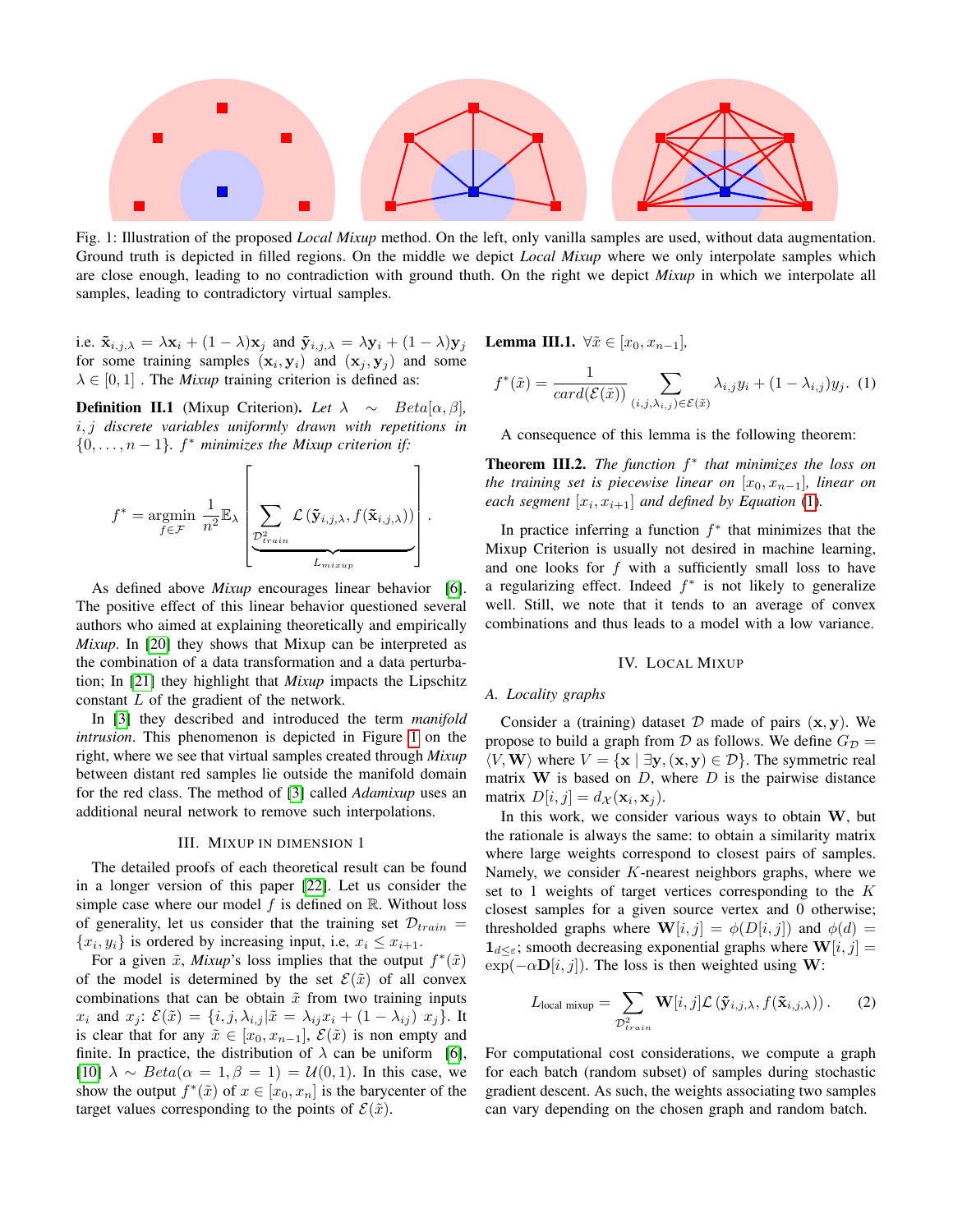In the extreme case where some weights are 0, the corresponding virtual samples are discarded during gradient descent, resulting in only considering local interpolations of samples, hence the name *Local Mixup*.

#### *B. Low dimension*

In this section, we are interested in proving that *Local Mixup* allows to tune a trade-off between bias and variance on trained models. For this purpose, we simplify the problem to dimension 1 and only consider K-nearest neighbor graphs.

In this case, note that varying  $K$  can create a range of settings where  $K = 0$  boils down to vanilla training and  $K >$  $n$  where  $n$  is the number of training samples boils down to classical *Mixup* where all combinations are allowed.

*1) Local Mixup and the bias/variance trade-off:* Let us first recall the definitions of the bias and variance in the context of a machine learning problem.

Definition IV.1 (Bias and Variance). *Let us consider a training set*  $\mathcal{D}_{train}$  *and a function f from X to Y. We define Bias and Variance as follow:*

• Bias: Bias
$$
(f)^2 = \mathbb{E}_{train}[(f(x) - y)^2]
$$
.

• Variance:  $Var(f) = \mathbb{E}_{train}[(f - \mathbb{E}_{train}[f])^2].$ 

We consider two settings. In the first one, the input domain  $\mathbb{Z}/n\mathbb{Z}$  is periodic and thus the number of samples is finite. In the second one, the input domain  $\mathbb Z$  is infinite and outputs are independent and identically distributed (i.i.d).

#### Periodic setting

Let us consider that the training set  $\mathcal{D}_{train}$  is made of pairs  $(x, y)$ , where  $\{x \mid \exists y, (x, y) \in \mathcal{D}_{train}\} = \mathbb{Z}/n\mathbb{Z}$ . We also consider  $d_{\mathcal{X}}(x, x') = |x - x'| \in \{0, \dots, n - 1\}.$ 

In this case, we can write explicit formulations of  $f_K^*$ , the function that minimizes the *Local Mixup* criterion for Knearest neighbors graphs. Following similar arguments to those used to obtain Equation (1): for a given  $x_i$  we know that the optimal value for  $f_K^*(x_i)$  would be an average of the the  $\tilde{y}$ that correspond to the possible interpolations. we obtain:

$$
\forall x_i \in \mathbb{Z}/n\mathbb{Z}, f_K^*(x_i) = \frac{1}{K(K+3)/2} (2Ky_i + S_K(x_i)), \quad (3)
$$

where  $S_K(x_i)$  is defined recursively as follows:

$$
S_{K+1} = \begin{cases} 0 & \text{if } K = 0 \\ S_K(x_i) + A_{K+1}(x_i) & \forall K \ge 1 \end{cases} . \tag{4}
$$

and:

$$
A_K(x_i) = \frac{1}{K} \sum_{k=1}^{K-1} (K - k) \cdot y_{i-k} + k \cdot y_{i+K-k}.
$$

On Figure 2 we depicted for a given  $x_i$  the different interpolations and  $\tilde{y}$  that contribute to  $f_K(x_i)$ . In blue the interpolation between  $x_i$  and its direct neighbors, in red the interpolation between points other than  $x_i$  that happen to intersect  $x_i$ . As we increase  $K$ , the influence of  $S_K$  (red points) increases.

We obtain the following theorem:



Fig. 2: We depict here the terms of  $f_K^*(x_i)$  given by Eq (3) for different values of  $K$ . In blue the interpolations corresponding to  $2Ky_i$  and in red the terms of the sum  $S_K$ . On the right,  $K = 2$  and on the left  $K = 3$ .

**Theorem IV.1** (Convergence of  $f_K^*$  in the periodic setting). *As* K *grows, it holds that:*

$$
\forall x_i \in \mathbb{Z}/n\mathbb{Z},
$$
  

$$
f_K^*(x_i) \to \mathbb{E}_{D_{train}}[y],
$$
 (5)

$$
Bias^{2}(f_{K}^{*}) \to \mathbb{E}_{train}[(y_{i} - \mathbb{E}_{train}[y])^{2}], \tag{6}
$$

$$
Var(f_K^*) = \mathbb{E}_{train}[(f_K^*(x_i) - \mathbb{E}_{train}[f_K^*(x_i])^2] \to 0,
$$
 (7)

 $Var(f_K^*)$  is eventually nonincreasing.

This theorem states two main results: 1) in the case of *Mixup* the function that minimizes the loss  $f^*$  has zero variance and converges to  $\mathbb{E}_{train}[y]$ . 2). Eventually the variance of the function that minimizes the *Local Mixup* criterion is decreasing, showing that the proposed *Local Mixup* can indeed tune the trade-off between the bias and variance.

### i.i.d random output setting

Let us now consider that the training set is made of inputs  $\{x \mid \exists y, (x, y) \in \mathcal{D}_{train}\} = \mathbb{Z}$  and  $y_i$  are i.i.d. according to a random variable R of variance  $\sigma^2$ .

Theorem IV.2. *For a signal with i.i.d outputs, the variance is eventually bounded by:*

$$
\frac{4^2\sigma^2}{K^2} \leq Var(f_K(x_i)) \leq \frac{8\sigma^2}{K}.\tag{8}
$$

*2) Invariance of linear models:* Interestingly, we can show that both *Mixup* and *Local Mixup* lead to the same optimal linear models, as stated in the following theorem:

**Theorem IV.3.** *For a linear model:*  $f(x) = ax + b$ ,  $a, b \in \mathbb{R}$ , *the function* f ∗ *that minimizes the loss of* Mixup *and* Local Mixup *is the same.*

# *C. High Dimension and Lipschitz constraint*

The proofs given in low dimension have some limitations. Basically, the averaging effect happens since any point  $x$ within the interval  $[x_1, x_n]$  can be written as at least one convex combination of pairs from the training set. Contradictions may occur as illustrated above when several combinations corresponds to  $x$ . In higher dimension such explicit contradictions are not necessarily expected. Still, the more segments we allow to interpolate, the larger becomes the virtual training set, eventually leading to potentially smaller margins between classes and thus to harder variance/trade-off compromises. We will illustrate this point in the experiments.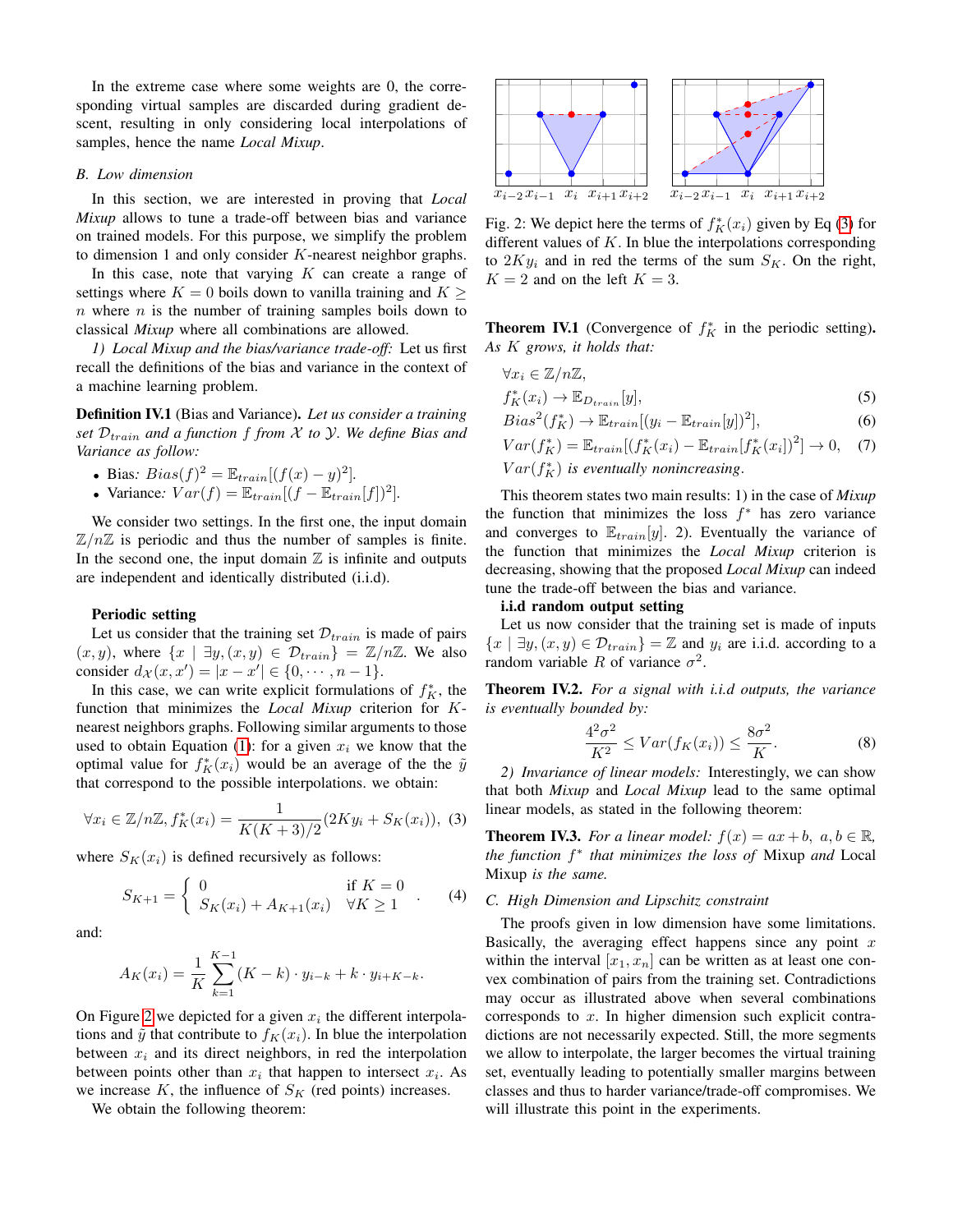| <b>METHOD</b>   | CIFAR-10 / Resnet18 | CIFAR-100 / Resnet18 | <b>Fashion-MNIST / Densenet</b> | <b>SVHN</b> / LeNet |
|-----------------|---------------------|----------------------|---------------------------------|---------------------|
| <b>Baseline</b> | $4.98 + 0.03$       | $30.6 + 0.27$        | $6.20 + 0.2$                    | $10.01 + 0.15$      |
| Mixup           | $4.13 + 0.03$       | $29.23 + 0.4$        | $6.36 + 0.16$                   | $8.31 + 0.14$       |
| Local Mixup     | $4.03 + 0.03$       | $29.08 + 0.34$       | $5.97 + 0.2$                    | $8.20 + 0.13$       |

TABLE I: Error rates (%) on CIFAR-10, Fashion-MNIST and SVHN. Values are averaged on 100 runs for CIFAR-10 and 10 runs for Fashion-MNIST and SVHN. Mean errors with their confidence intervals are given.

# V. EXPERIMENTS

Our method depends on an hyperparameter  $\alpha$  or  $\epsilon$ . The value of these parameters has been chosen for each experiments according to the ablations studies that we provide in [22].

# *A. Low dimension*

As stated in the introduction and [3], *Mixup* leads to interpolations that may be misleading for the model. To illustrate this effect, we consider a 2d toy dataset of two coiling spirals where such interpolations occur frequently. The two coiling spirals is a binary classification dataset: each spiral corresponds to a different class. We expect to retrieve better performance for *Local Mixup* compared to *Mixup*: local interpolations are likely to stay in the same spiral and therefore avoid manifold intrusion. For this experiment we use a thresholded graph with parameter  $\varepsilon$ .

We use a fully connected neural network made of two hidden layers with 100 neurons and ReLU function as non linear function. For small values of  $\varepsilon$  many weights of the graph are zero and thus the corresponding interpolations are disregarded into the loss. This means that for a given batch only a small proportion of samples are actually considered. To avoid side effects, we vary the batch size so that in average the same number of samples are used to update the parameters.



Fig. 3: Error rate (averaged over 1000 runs) as a function of  $\varepsilon$  for the two coiling spirals dataset. 1000 samples per class generated with a Gaussian noise of standard deviation  $\sigma = 1.5$ . Extremes correspond to Vanilla ( $\varepsilon = 0$ ) and *Mixup* ( $\varepsilon > 4$ ).

In Figure 3, we depict the evolution of the average error rate as a function of the parameter  $\varepsilon$ . One can note the significant benefit of *Mixup* and *Local Mixup* over Vanilla. As expected, *Local Mixup* presents a minimum error rate which is significantly smaller than *Mixup*'s error rate. We can note that the minimum is reached with a value of  $\varepsilon$  smaller than the first quantile. This means that for this dataset *Mixup* interpolations given above this threshold are either useless or misleading for the network's training.

# *B. Lipschitz lower bound*

To illustrate the impact of  $\varepsilon$  on the optimal Lipschitz constant, we use the dataset CIFAR-10 [23]. In Figure 4, we depict the evolution of  $Q(D)$  a lower bound of the Lipschitz constant that we obtain in [22].



Fig. 4: Evolution of  $Q(D)$  on the dataset CIFAR10.  $\varepsilon = 0$ corresponds to Vanilla.  $\varepsilon = 50$  corresponds to classical *Mixup*.

For classical *Mixup* we obtained  $Q(D) = 0.11$  and for Vanilla  $Q(D) = 0.073$ . Note that these two extremes are reached with *Local Mixup* when  $\varepsilon = 0$  and  $\varepsilon > 50$ .

We observe that  $\varepsilon$  can be used to smoothly tune the lower bound  $Q(D)$ . In practice, a lower  $Q(D)$  is preferable, but this only accounts for the optimal Lipschitz constant. Larger values of  $\varepsilon$  lead to larger training sets and thus potentially better generalization.

# *C. High dimension: Experiments on classification dataset*

The previous toy dataset is particularly suitable to generate contradictory virtual samples. We delve into more complex and real world datasets in the following subsection to illustrate the negative impact of some interpolations.

We tested our proposition on different classification datasets and architectures and report the results in table 1. We consider the datasets CIFAR-10, CIFAR-100 [23] Fashion-MNIST [24] and SVHN [25]. Fashion-MNIST is composed of clothes images of size 28x28 pixels (grayscale) . There are 60,000 images in the training set corresponding to 10 classes. SVHN is a real-world image dataset made of small cropped digits of size 32x32 pixels and 3 colors. There are 73257 digits in the training set corresponding to 10 classes. For these tests, we use a smooth decreasing exponential graph tuned by  $\alpha$ .

We observed that *Local Mixup* showed a smaller error rate on these datasets. For Fashion MNIST, we note that *Mixup* impacts negatively the error rate, suggesting that on this dataset *Mixup* creates spurious interpolations as discussed in [3], which might be caused by a low intrinsic dimensionality.

For these experiments, we also tried to use a K-nearest neighbor graph or a thresholded graph but without being able to achieve smaller error rates compared to *Mixup* or even Vanilla. This may indicate that some segments generated by *Mixup* are important to act as a regularizer during training even if some of them may generate manifold intrusions. By tuning  $\alpha$ , we weight the importance of this regularization.